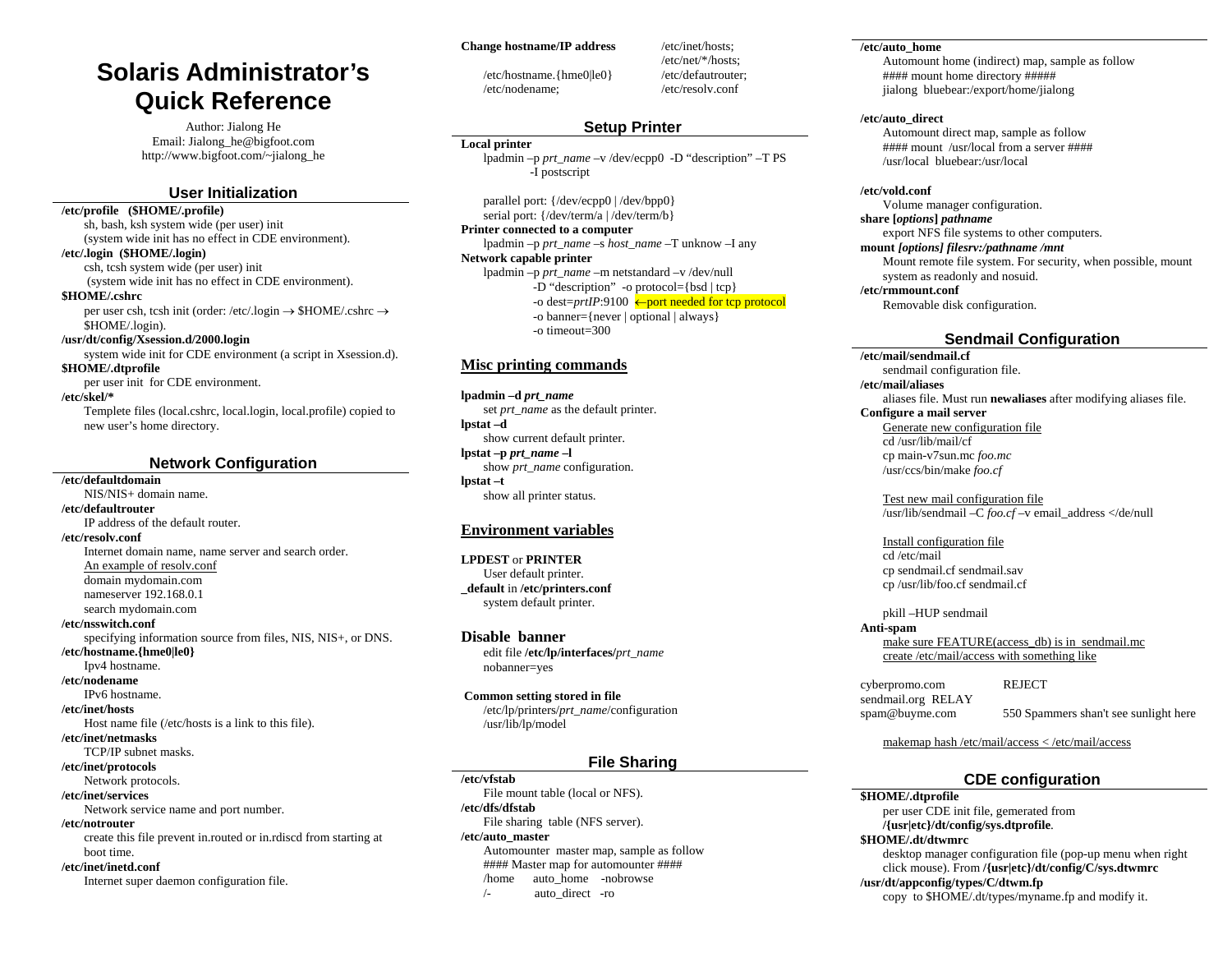#### **\$HOME/.dt/sessionetc**

per user CDE session start file (script with execute perm). **\$HOME/.dt/sessionexit**  per user CDE exit file (script with execute permission). **/{usr | etc}/dt/config/C/Xresources**  control attribute of login screen, for example, to disable session menu, uncomment following line Dtlogin\*session\_menus\*sensitive: False **/{usr | etc}/dt/config/C/sys.resources**  session resource, for example, to disable automatic screen lock, set timout to 0 dtsession\*lockTimeout: 0 **\$HOME/.dt/sessions/{current | home}**  current (home) session files. **/{usr | etc}/dt/config/Xconfig**  configuration file for login screen (dtconfig), after change use dtconfig –reset **/usr/dt/config/Xstartup**  this script run after user login but before user session. **/usr/dt/config/Xaccess**  Control access to Xserver. **/usr/dt/bin/Xsession** start CDE session **/usr/dt/config/Xsession.d/\***  Scripts auto executed by Xsession. **usr/dt/config/Xsession.ow**  start OpenWindow session. **/usr/dt/config/Xreset**  Command executed after the session end. **/usr/dt/bin/dtconfig –e|-d|-kill**  -e|-d: enable (disable) autostart login server. -kill: kill dtlogin and all its child process. **\$HOME/.dt/icons \$/{usr|etc}/dt/appconfig/icons/C**  default icons search path.

### **System Configuration**

**/etc/passwd, /etc/shadow, /etc/group** user account information. **/etc/ftpusers**  users NOT allowed to use FTP. **/etc/system**  Kernel parameters Example: disable execution in stack set noexec\_user\_stack=1 set noexec\_user\_stack\_log=1 set maxuprc =  $128$  # maximum no. of user process set sys: coredumpsize =  $0$  # prevent core dump **/etc/hosts.equiv, (\$HOME/.rhosts)**  system wide (per user) trust hosts. **/etc/motd, (/etc/issue)**  message after (before) login. **/etc/shells** allowed shell program. **/etc/initab** run level configuration. **/etc/rc{S, | 1 | 2 | 3 | 5 | 6}.d**  scripts for different run levels. **/etc/bootparams**  rpc.bootparamd configuration file.

**/etc/pam.conf**  pluggable authentication configuration file. **/etc/power.conf**  power configuration. **/etc/printers.conf**  BSD printer configuration. **/etc/magic**  used by "file" command to determine file type. **/etc/security/\***  security audit related files. **/etc/syslog.conf**  system log daemon configuration file. **/etc/notrouter** specify this host is not a router.

### **Default info for various programs**

**/etc/default/power**  power management parameters. **/etc/default/Solregis**  put DISABLE=1 to disable solaris registration screen. **/etc/default/su** settings for "su" command. **/etc/default/sys-suspend**  users permitted to put system in suspend mode. **/etc/default/passwd**  minimum password length. **/etc/default/login**  login related settings, put CONSOLE=/dev/console disable root login by telnet (rlogin). **/etc/default/init** time zone, CMASK (default 022) **/etc/default/kbd** KEYBOARD\_ABORT=disable

### **Application Configuration**

**/etc/ssh2/ssh2\_configure (\$HOME/.ssh2/ssh2\_config)**  SSH client system wide (per user) configuration file. **/etc/ssh2/sshd2\_config (\$HOME/.ssh2/sshd2\_config)**  SSH server system wide (per user) configuration file. **Setup SSH2 to accept hostbased authtication**  (1) Server side In sshd2\_config, includes hostbased, like this AllowedAuthentications hostbased, publickey, password In /etc/hosts, use client's full qualified domain name (FQDN). In .rhosts (.shosts), also use FQDN, make user these files are owned by that user and not writeble by other users. Copy client's hostkey.pub to server's /etc/ssh2/knownhosts and name it as FQDN.ssh-dss.pub (e.g., bluebear.la.asu.edu.sshdss.pub). (2) Client side In ssh2\_config, includes hostbased authentication, like this AllowedAuthentications hostbased, publickey, password Also need to set DefaultDomain keyword, like DefaultDomain la.asu.edu

#### **/usr/local/lib/pine.conf**

system wide PINE configuration, overwrite by \$HOME/.pinerc **/usr/local/lib/pine.conf.fixed**  system wide PINE configuration, NOT overwrite by ~/.pinerc

#### **httpd.conf (https.conf)**

Apache web server configuration file. (www.apache.org) **smb.conf** 

Samba (window server) configuration file. (www.samba.org)

### **Miscellaneous Commands**

### **SUN patch files and freeware**

http://sunsolve.sun.com http://sunfreeware.com

### **Forget root password**

boot –s cdrom find out root partition with "format" command mount /dev/dsk/c0t0d0s0 /mnt (suppose c0t0d0s0 is root part.) edit /mnt/etc/shadow

## **Disable auto-logout feature for tcsh**

Put following line in **.cshrc** or **.tcshrc** unset autologout

### **edit /etc/inittab**

remove sc:234:respawn:/usr/lib/saf/sac –t 300 disable serial device (modem) login. **showmount –e** *host\_name*

show export file systems on *host\_name*.

**rpcinfo –p** *host\_name*

check RPC services on *host\_name*.

**ldd** *program* 

show what dynamic libraries needed by *program*. LD\_LIBRARY\_PATH is the search path for dynamic libraries.

**useradd –d** *homedir* **–u** *UID* **–g** *GID* **–c "***comment***" –s** *shell* add new user account.

**man** *foo* **| col –b >** *foo.txt*

save manual page for command "foo" in pure text.

**pkgadd –d** *pkgfile* add solaris package file.

**boot –r** 

Reconfiguration system after adding new hardware. **who –r** 

show current run level.

**volcheck –v** 

check if new floppy/cdrom is inserted.

**fuser –u [-k]** */cdrom*

Show which program is using the *cdrom* (or floppy).

**/usr/sbin/eeprom** 

show settings in eeprom. **/usr/sbin/prtconf –vb** 

show system information.

**find / -type f –perm -4000 –user root –print** 

find set UID to root program. **m64config –res 1024x768x75 –depth 24**  set screen resolution, color depth for M64 frame buffer. (ffbconfig on Ultra -60) **fsck –F ufs –y /dev/rdsk/c0t0d0s0** 

file system check, answer "y" to all questions.

**xv –root –quit foo.gif** 

set CDE screen background.

**/etc/init.d/***script* **{start | stop}** 

run a script in /etc/init.d directory.

**newfs –v /dev/rdsk/c0t0d0s6** 

construct new file system after format. **/usr/sbin/sys-unconfig** 

reconfiguring the system.